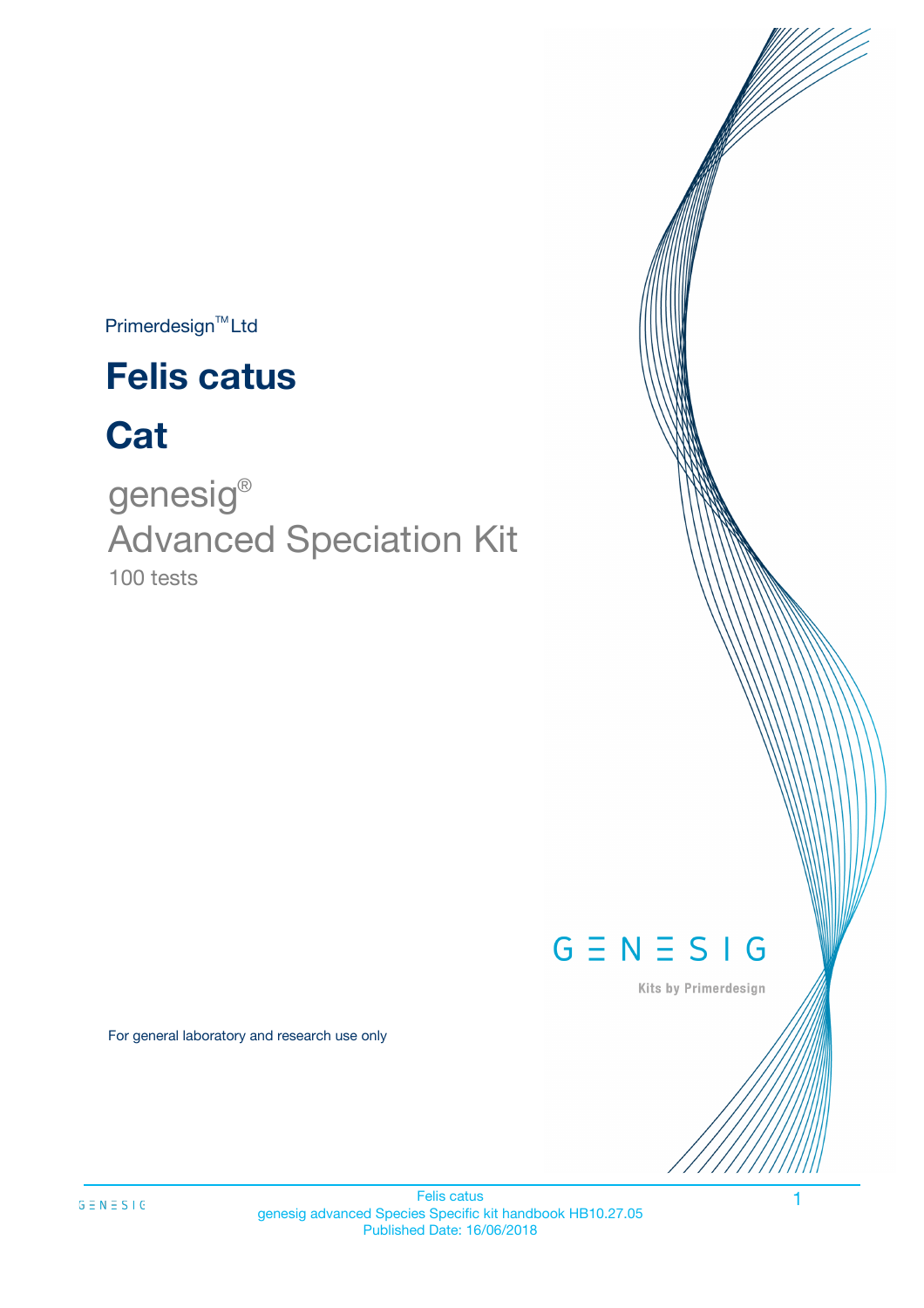## Principles of the test

#### **Real-time PCR**

This kit provides a method for detecting Felis catus mitochondrial DNA in food samples. The kit is based on the PCR amplification of a unique species-specific tag present in the mitochondrial genome. The mitochondrial genome is an ideal target since it has been sequenced for many different species. This allows comprehensive bioinformatics analysis followed by careful design to ensure specific detection of the desired species whilst excluding detection of other related species. Furthermore, since there are multiple copies of each mitochondrial genome within each cell, the detection sensitivity for this kit is up to 100 times greater than that of a test which targets a single copy locus within the nuclear DNA genome.

PCR amplification is detected by means of a hydrolysis probe ("Taqman-style") which is degraded during PCR, releasing fluorescence. The fluorescence trace can be used to both detect and quantify the number of copies of Felis catus mitochondrial DNA present in the sample.

#### **The 'advanced' speciation principle**

Primerdesign's advanced speciation kits represent a significant advancement in PCR-based speciation testing. These kits are supplied in a multiplex format enabling both species-specific and 'universal animal' detection in a single well. The relative signals produced by each of these tests allows the user to calculate speciation percentages with minimal sample usage. Furthermore, the unique application of a positive control sample as a PCR calibrator allows the user to increase the accuracy of their reported results. This calibration also helps overcome many of the assumptions and hurdles associated with PCR, enabling accurate inter-laboratory testing.

An advanced speciation test allows the user to calculate what percentage of sample is derived from the species of interest, along with the sensitivity of the particular test.

#### **Positive control**

The kit contains a Felis catus DNA positive control sample for the PCR set up. This DNA is used to generate Ct values for both the species-specific and the universal component of the speciation test. The difference between these two values provides an accurate representation of a 100% Felis catus sample.

Each time the kit is used, at least one positive control reaction must be included in the run. This positive sample demonstrates that both sets of primers and probe are detecting the species of interest. If no amplification is observed for the positive control, the test results are invalid and must be repeated.

Care should be taken to ensure that the positive control does not contaminate any other kit component which would lead to false-positive results. This can be achieved by handling this component in a Post PCR environment. Care should also be taken to avoid cross-contamination of other samples when adding the positive control to the run. This can be avoided by sealing all other samples and negative controls before pipetting the positive control into the positive control well.

#### **Negative control**

To validate any positive findings a negative control reaction should be included every time the kit is used. For this reaction the RNase/DNase free water should be used instead of template. A negative result indicates that the reagents have not become contaminated while setting up the run.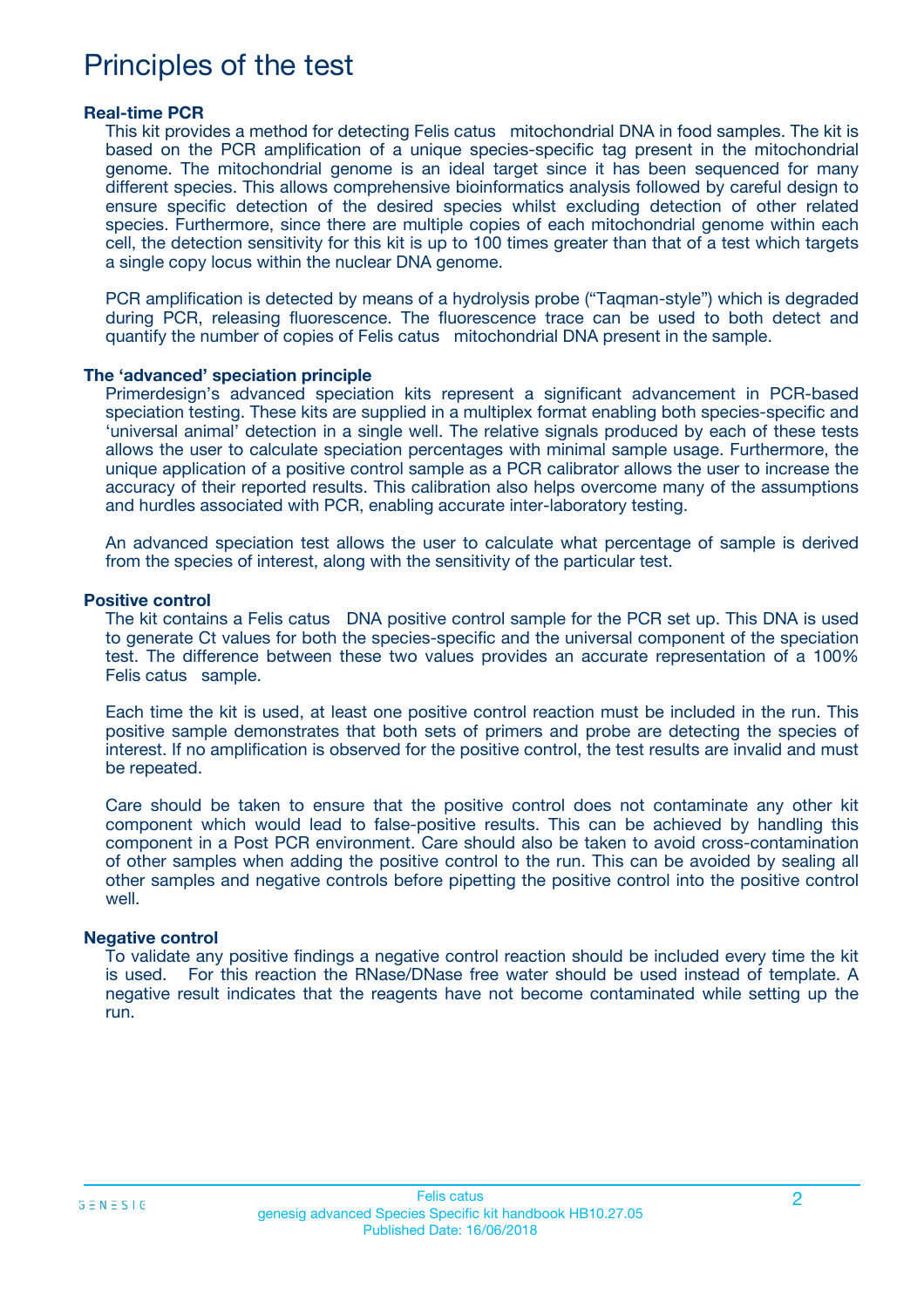#### **Endogenous control**

One of the functions of the universal meat signal is to serve as an endogenous control, confirming the extraction of a valid biological template. An early universal meat signal indicates the presence of a good yield of animal material. A poor signal indicates that there is an insufficient amount of animal material to perform an accurate speciation test.

#### **Specificity**

The kit is designed to specifically detect Cat species that are relevant to the food industry and to give negative detection on other possible animal species.

If you have a query about the detection status of a specific species or sub-species please enquire: enquiry@primerdesign.co.uk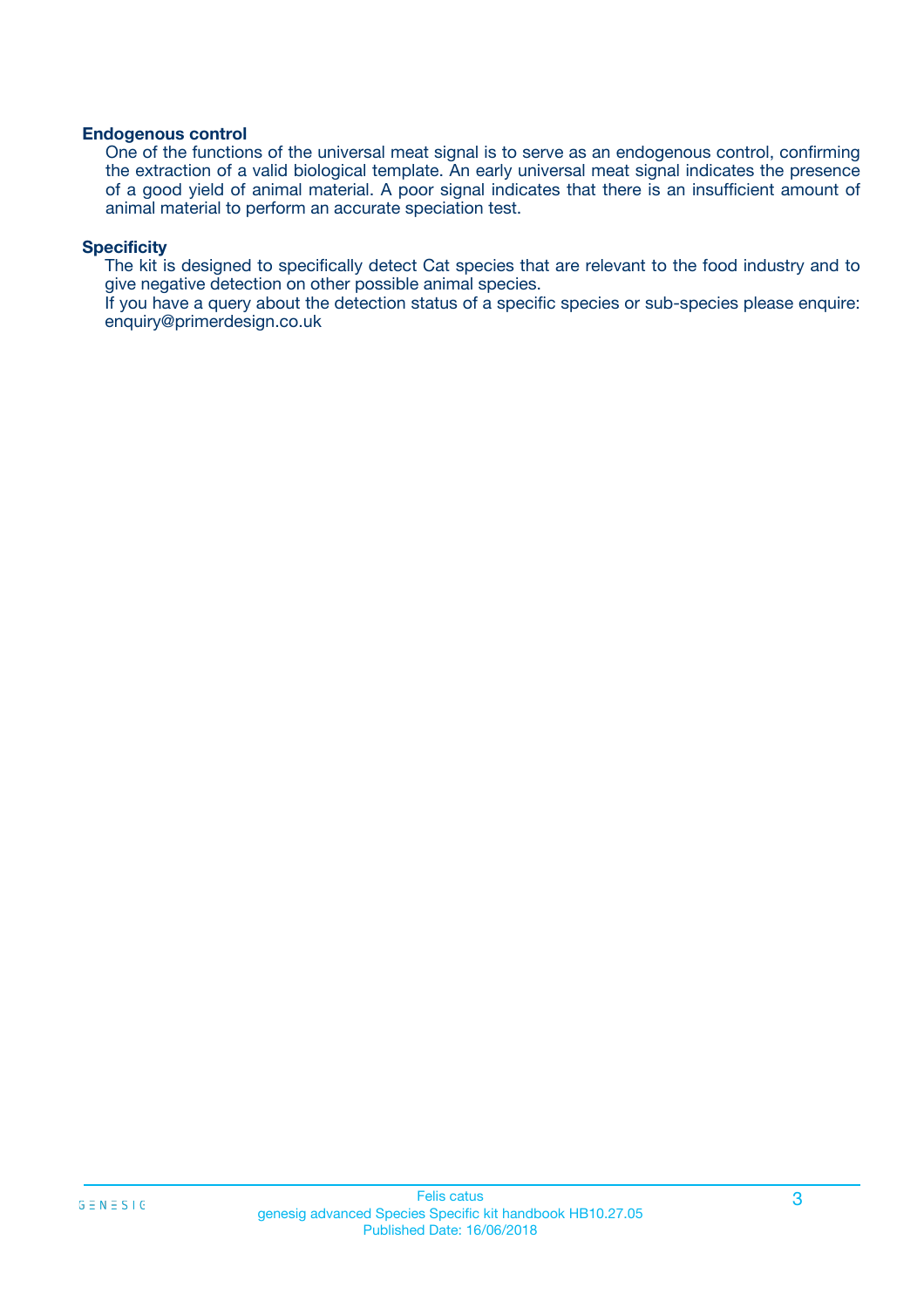## Kit contents

- **Felis catus specific/Universal animal primer/probe mix (BROWN)** FAM/VIC labelled
- **Felis catus positive control template (RED)**
- **RNase/DNase free water (WHITE)** for resuspension of primer/probe mix
- **Template preparation buffer (YELLOW)** for resuspension of positive control template

## Reagents and equipment to be supplied by the user

#### **Real-time PCR Instrument**

#### **DNA extraction kit**

This kit is recommended for use with genesig Easy DNA/RNA extraction kit. However, it is designed to work well with all processes that yield high quality DNA with minimal PCR inhibitors.

#### **oasig**TM **lyophilised or Precision®PLUS 2X qPCR Master Mix**

This kit is intended for use with oasig or PrecisionPLUS2X qPCR Master Mix.

#### **Pipettors and Tips**

**Vortex and centrifuge**

**Thin walled 1.5 ml PCR reaction tubes**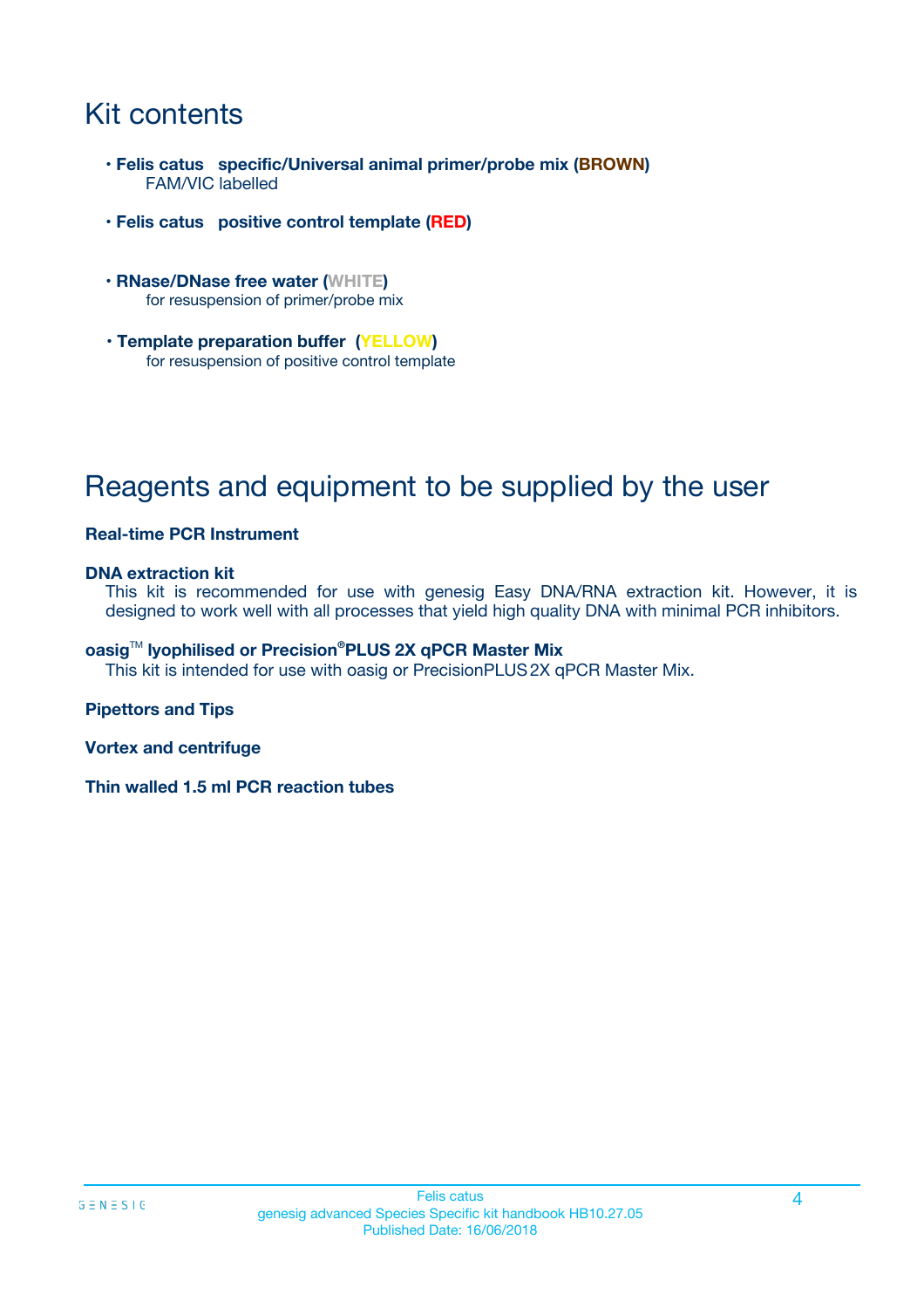### Kit storage and stability

This kit is stable at room temperature but should be stored at -20ºC on arrival. Once the lyophilised components have been resuspended they should not be exposed to temperatures above -20°C for longer than 30 minutes at a time and unnecessary repeated freeze/thawing should be avoided. The kit is stable for six months from the date of resuspension under these circumstances.

Primerdesign does not recommend using the kit after the expiry date stated on the pack.

### Suitable sample material

All kinds of sample material suited for PCR amplification can be used. Please ensure the samples are suitable in terms of purity, concentration, and DNA integrity. Always run at least one negative control with the samples. To prepare a negative control, replace the template DNA sample with RNase/DNase free water.

### Dynamic range of test

Under optimal PCR conditions genesig Felis catus detection kits have very high priming efficiencies of >95% and can detect less than 100 copies of target template.

### Notices and disclaimers

This product is developed, designed and sold for research purposes only. It is not intended for human diagnostic or drug purposes or to be administered to humans unless clearly expressed for that purpose by the Food and Drug Administration in the USA or the appropriate regulatory authorities in the country of use. During the warranty period Primerdesign genesig detection kits allow precise and reproducible data recovery combined with excellent sensitivity. For data obtained by violation to the general GLP guidelines and the manufacturer's recommendations the right to claim under guarantee is expired. PCR is a proprietary technology covered by several US and foreign patents. These patents are owned by Roche Molecular Systems Inc. and have been sub-licensed by PE Corporation in certain fields. Depending on your specific application you may need a license from Roche or PE to practice PCR. Additional information on purchasing licenses to practice the PCR process may be obtained by contacting the Director of Licensing at Roche Molecular Systems, 1145 Atlantic Avenue, Alameda, CA 94501 or Applied Biosystems business group of the Applera Corporation, 850 Lincoln Centre Drive, Foster City, CA 94404. In addition, the 5' nuclease assay and other homogeneous amplification methods used in connection with the PCR process may be covered by U.S. Patents 5,210,015 and 5,487,972, owned by Roche Molecular Systems, Inc, and by U.S. Patent 5,538,848, owned by The Perkin-Elmer Corporation.

## **Trademarks**

Primerdesign™ is a trademark of Primerdesign Ltd.

genesig**®** is a registered trademark of Primerdesign Ltd.

The PCR process is covered by US Patents 4,683,195, and 4,683,202 and foreign equivalents owned by Hoffmann-La Roche AG. BI, ABI PRISM® GeneAmp® and MicroAmp® are registered trademarks of the Applera Genomics (Applied Biosystems Corporation). BIOMEK® is a registered trademark of Beckman Instruments, Inc.; iCycler™ is a registered trademark of Bio-Rad Laboratories, Rotor-Gene is a trademark of Corbett Research. LightCycler™ is a registered trademark of the Idaho Technology Inc. GeneAmp®, TaqMan® and AmpliTaqGold® are registered trademarks of Roche Molecular Systems, Inc., The purchase of the Primerdesign reagents cannot be construed as an authorization or implicit license to practice PCR under any patents held by Hoffmann-LaRoche Inc.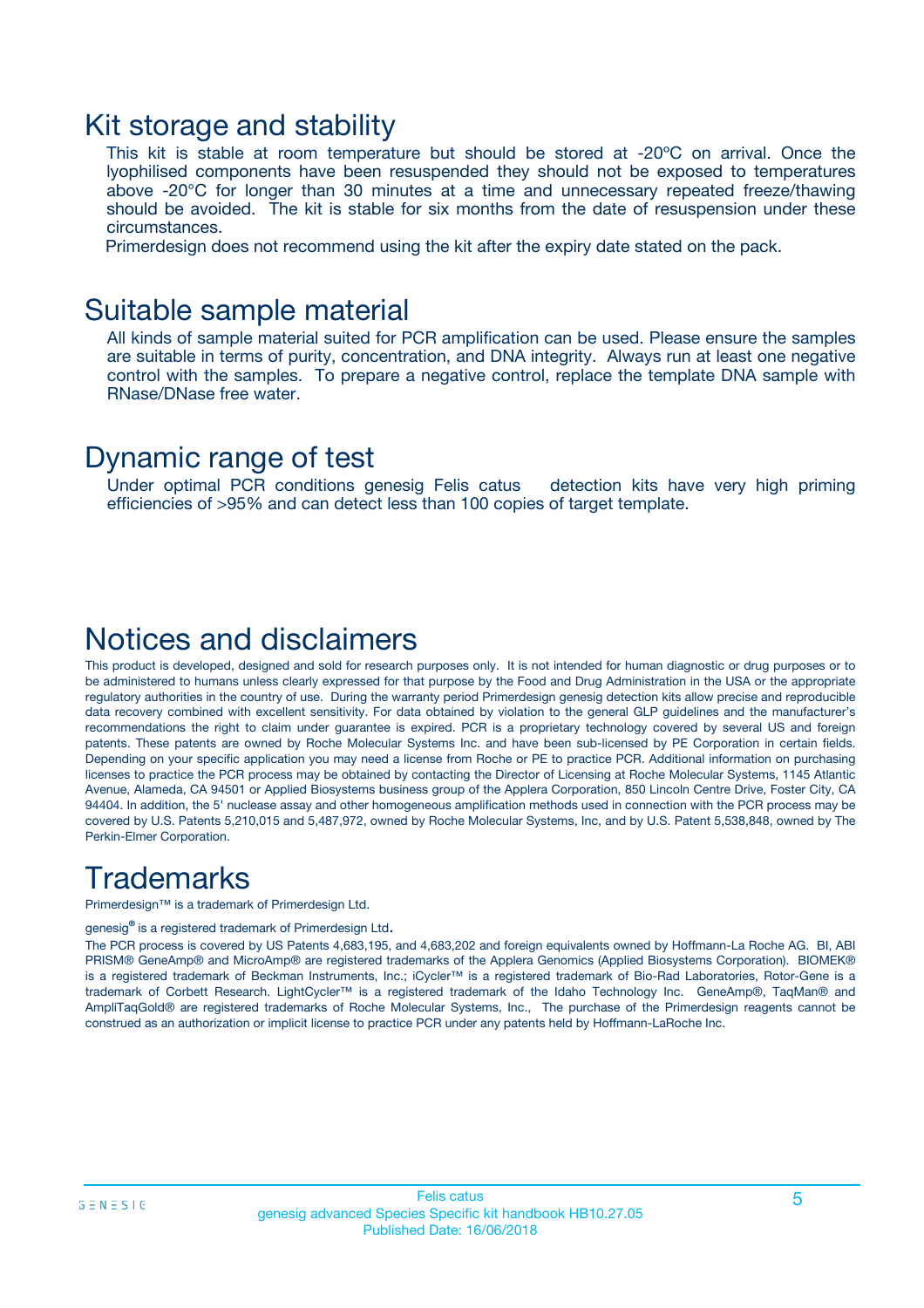### Resuspension protocol

To minimize the risk of contamination with foreign DNA, we recommend that all pipetting be performed in a PCR clean environment. Ideally this would be a designated PCR lab or PCR cabinet. Filter tips are recommended for all pipetting steps.

**1. Pulse-spin each tube in a centrifuge before opening.**

This will ensure lyophilised primer and probe mix is in the base of the tube and is not spilt upon opening the tube.

**2. Resuspend the primer/probe mix in the RNase/DNase free water supplied according to the table below:**

To ensure complete resuspension, vortex each tube thoroughly.

| Component - resuspend in water                                 | Volume   |
|----------------------------------------------------------------|----------|
| <b>Pre-PCR pack</b>                                            |          |
| Felis catus specific/universal animal primer/probe mix (BROWN) | 110 µl 1 |

#### **3. Resuspend the positive control template in the template preparation buffer supplied, according to the table below:**

To ensure complete resuspension, vortex the tube thoroughly.

| Component - resuspend in template preparation buffer |        |  |
|------------------------------------------------------|--------|--|
| <b>Post-PCR heat-sealed foil</b>                     |        |  |
| Felis catus  Positive Control Template (RED) *       | 100 ul |  |

\* This component contains high copy number template and is a VERY significant contamination risk. It must be opened and handled in a separate laboratory environment, away from the other components.

# qPCR detection protocol

**1. For each DNA sample prepare a reaction mix according to the table below:** Include sufficient reactions for positive and negative controls.

| Component <sup>1</sup>                                         |                 |  |
|----------------------------------------------------------------|-----------------|--|
| oasig or PrecisionPLUS 2X qPCR Master Mix                      | $10 \mu$        |  |
| Felis catus specific/universal animal primer/probe mix (BROWN) | 1 µl            |  |
| <b>RNase/DNase free water (WHITE)</b>                          |                 |  |
| <b>Final Volume</b>                                            | 15 <sub>µ</sub> |  |

- **2. Pipette 15µl of each mix into individual wells according to your qPCR experimental plate set up.**
- **3. Pipette 5µl of DNA template into each well, according to your experimental plate set up.** To obtain a strong signal, the ideal concentration of DNA is 1-3ng/µl. The concentration should not exceed 5ng/µl. Substitute sample DNA for RNase/DNase free water as a negative control. Substitute sample DNA for positive control template as a positive control.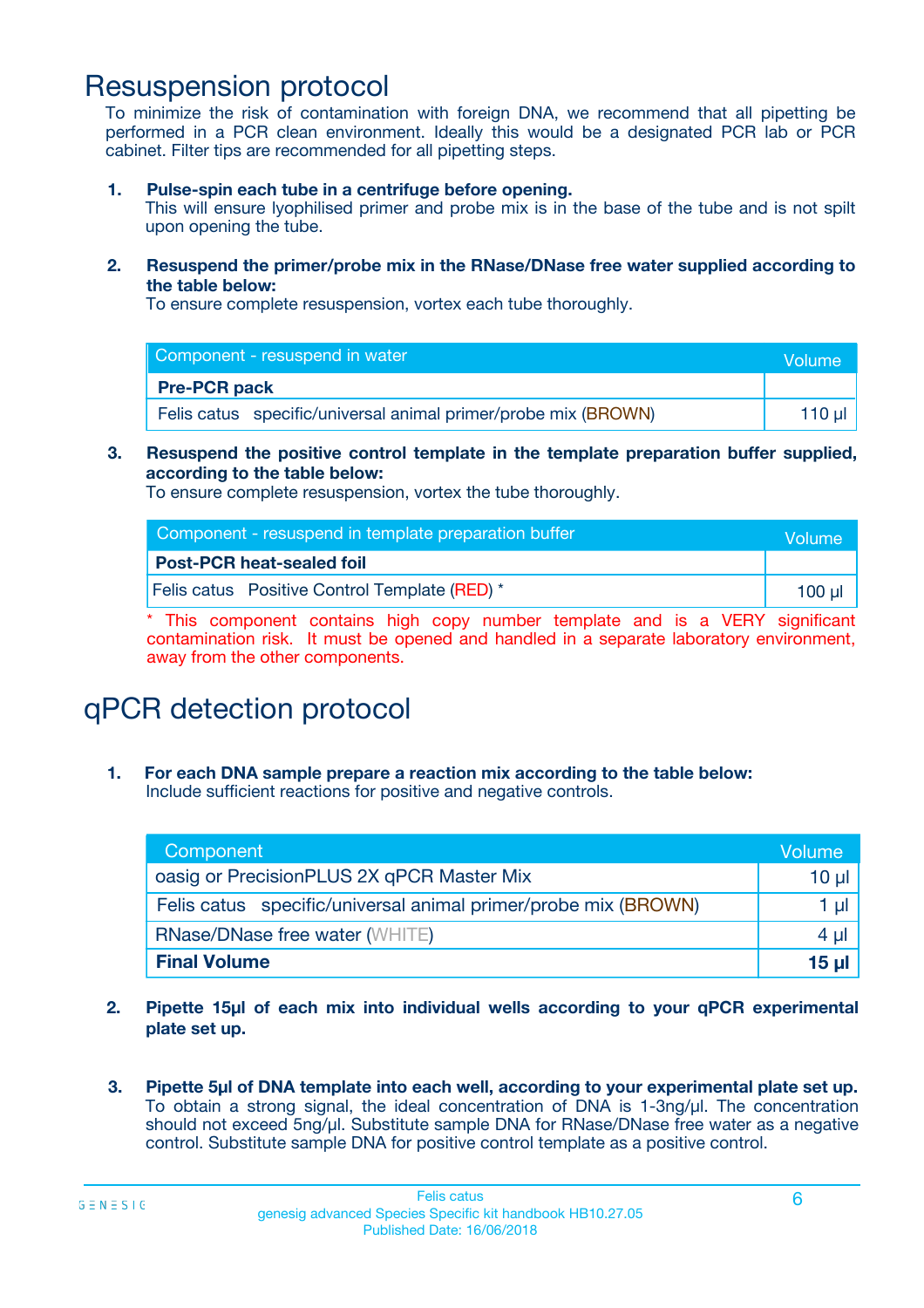# qPCR amplification protocol

Amplification conditions using oasig or PrecisionPLUS 2X qPCR Master Mix.

|             | <b>Step</b>       | <b>Time</b>     | <b>Temp</b> |
|-------------|-------------------|-----------------|-------------|
|             | Enzyme activation | 2 min           | 95 °C       |
| Cycling x50 | Denaturation      | 10 <sub>s</sub> | 95 °C       |
|             | DATA COLLECTION * | 60 s            | 60 °C       |

\* Fluorogenic data should be collected during this step through the FAM and VIC channels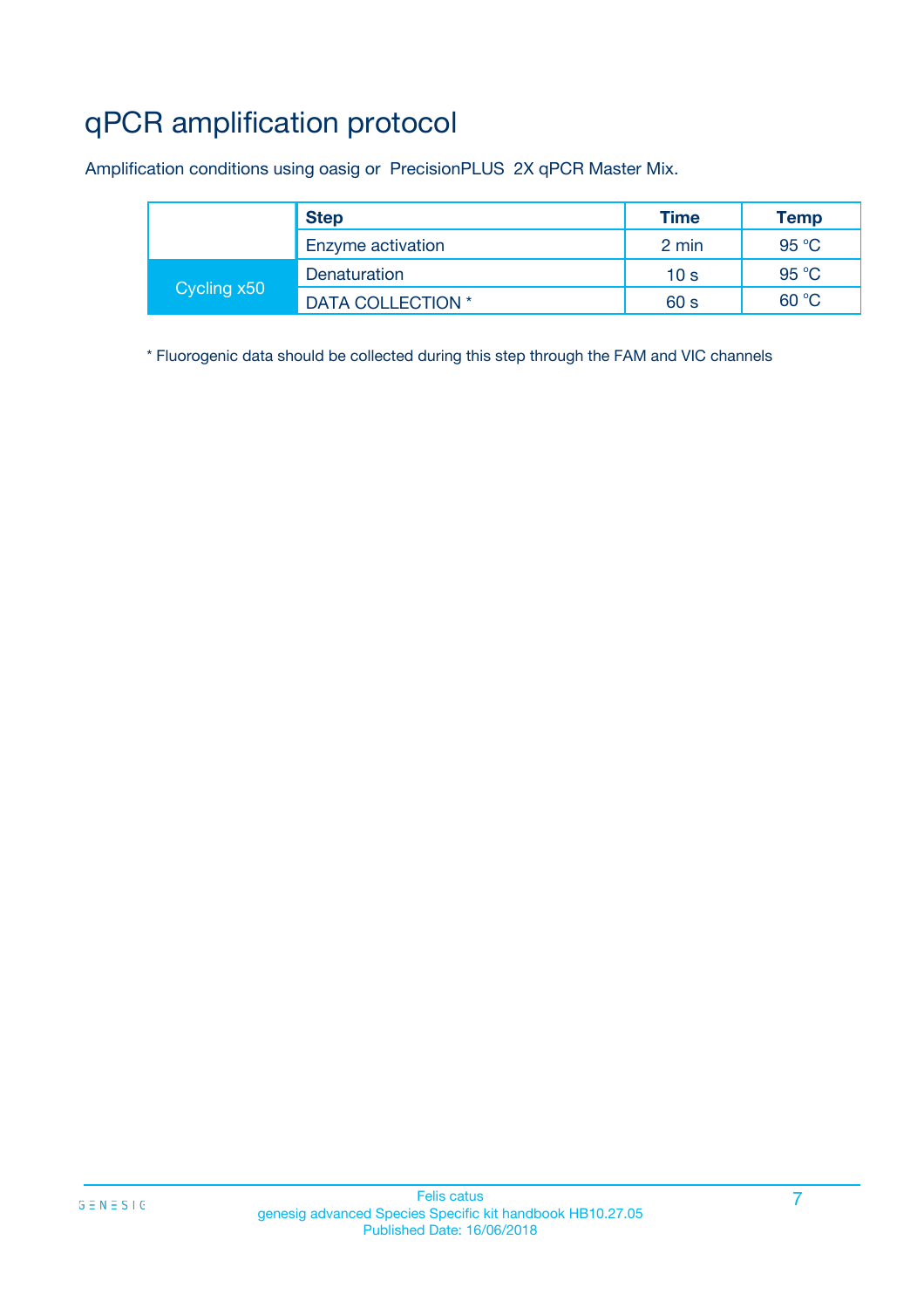### Interpretation of results

Under ideal test conditions the target of interest signal will give a positive signal, the negative control signal will be negative and the positive control signal will be positive. In alternative scenarios please refer to the following table for the correct interpretation:

| <b>Target</b><br>(FAM) | <b>Universal</b><br>signal<br>(NIC) | <b>Positive</b><br>control<br>(FAM & VIC) | <b>Negative</b><br>control<br>(FAM only) | Interpretation                                                              |
|------------------------|-------------------------------------|-------------------------------------------|------------------------------------------|-----------------------------------------------------------------------------|
| ÷                      | ÷                                   | ÷                                         |                                          | <b>POSITIVE RESULT</b><br>calculate species %<br>and check test sensitivity |
|                        |                                     | ÷                                         |                                          | <b>NEGATIVE RESULT</b>                                                      |
|                        |                                     |                                           |                                          |                                                                             |
| ÷                      |                                     | ÷                                         |                                          | <b>EXPERIMENT FAILED</b><br>due to PCR inhibition                           |
| $+$ / -                | $+ 1 -$                             | ٠                                         | $\leq$ 35                                | <b>EXPERIMENT FAILED</b><br>due to test contamination                       |
| $+ 1 -$                | $+ 1 -$                             | ÷                                         | > 35                                     | $\star$                                                                     |
|                        |                                     | ÷                                         |                                          | <b>NO ANIMAL DNA DETECTED</b>                                               |
|                        | $+/-$                               |                                           | + / -                                    | <b>EXPERIMENT FAILED</b>                                                    |

Positive control template (**RED**) is expected to amplify before Cq 32 in both the FAM and VIC channels. Failure to satisfy this quality control criterion is a strong indication that the experiment has been compromised.

\*Where the test sample is positive and the negative control is positive with a  $Cq > 35$ , the sample must be reinterpreted based on the relative signal strength of the two results:



If the sample amplifies  $> 5$  Cq earlier than the negative control then the sample should be reinterpreted (via the table above) with the negative control verified as negative.



If the sample amplifies  $< 5$  Cq earlier than the negative control then the positive sample result is invalidated and the result should be determined inconclusive due to test contamination. The test for this sample should be repeated.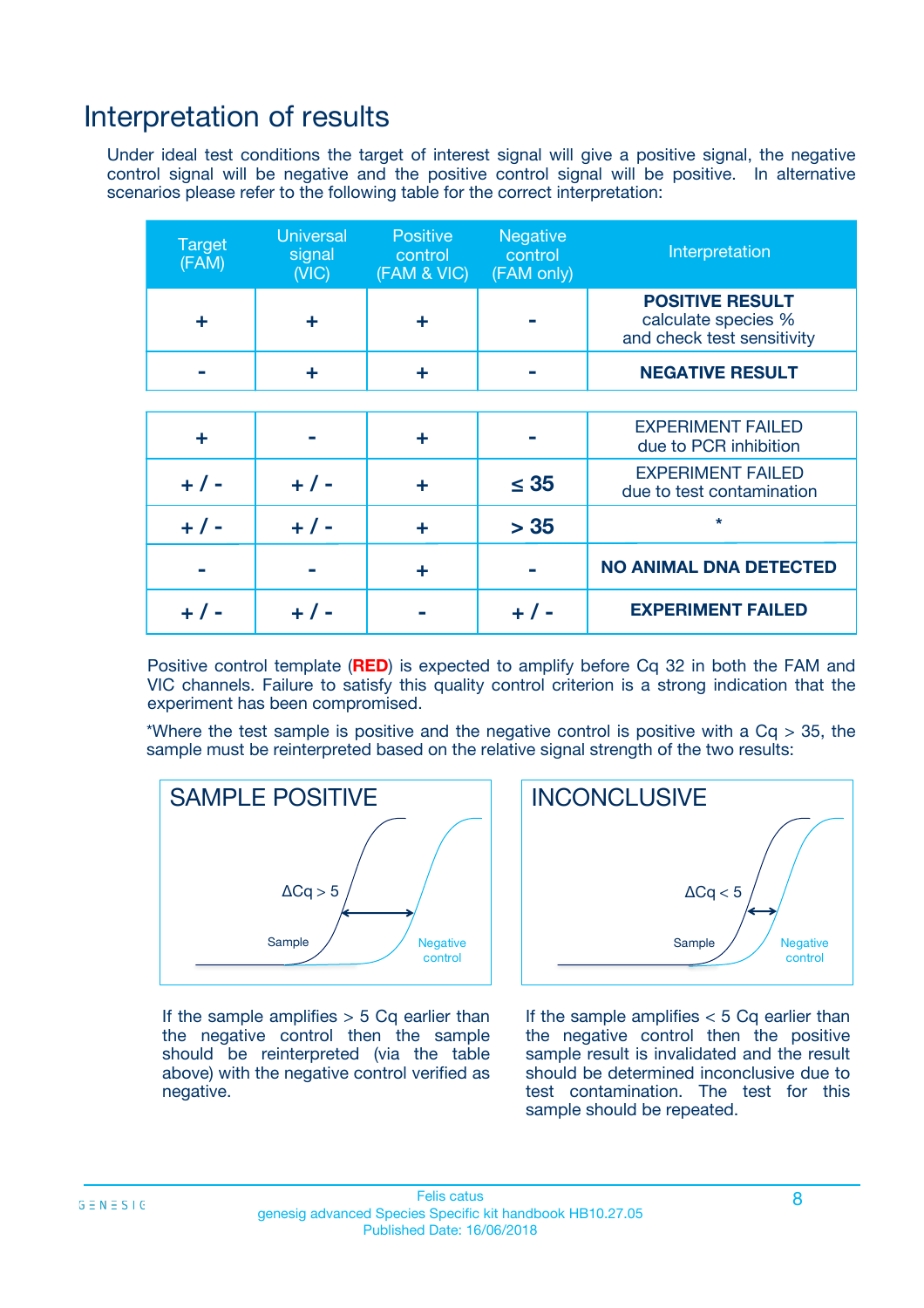#### **Calculating species %**

(n.b. a Microsoft Excel applet for automatic % calculation is available free of charge. Contact support@primerdesign.co.uk to request)

Species % = (2^-[(Cq Felis catus [SAMPLE] – Cq Felis catus [+ve control]) - (Cq Universal meat [SAMPLE] – Cq Universal meat [+ve control] )]) x 100

Worked example: test gives following Cq values:

Felis catus test on sample: 24.1 Felis catus test on positive control DNA: 23.5 Universal meat test on sample: 22.2 Universal meat test on positive control DNA: 22.4

Felis catus  $% =$ 

 $(2^{\wedge}-(24.1-23.5)-(22.2-22.4))) \times 100 =$ 

 $(2^{\wedge}$  -((0.6) - (-0.2)))  $\times$  100 =

 $(2^{\wedge}$  -0.8)  $\times$  100 = **57.4%** 

n.b. In rare circumstances, some samples may produce a speciation % greater then 100. This is usually due to the presence of PCR inhibition affecting the multiplex reaction and should be reported as 100%. If the reported speciation is greater than 400% then the level of PCR inhibition is likely too great for accurate speciation reporting. Samples such as these should be reextracted with extra washes to remove PCR inhibitors.